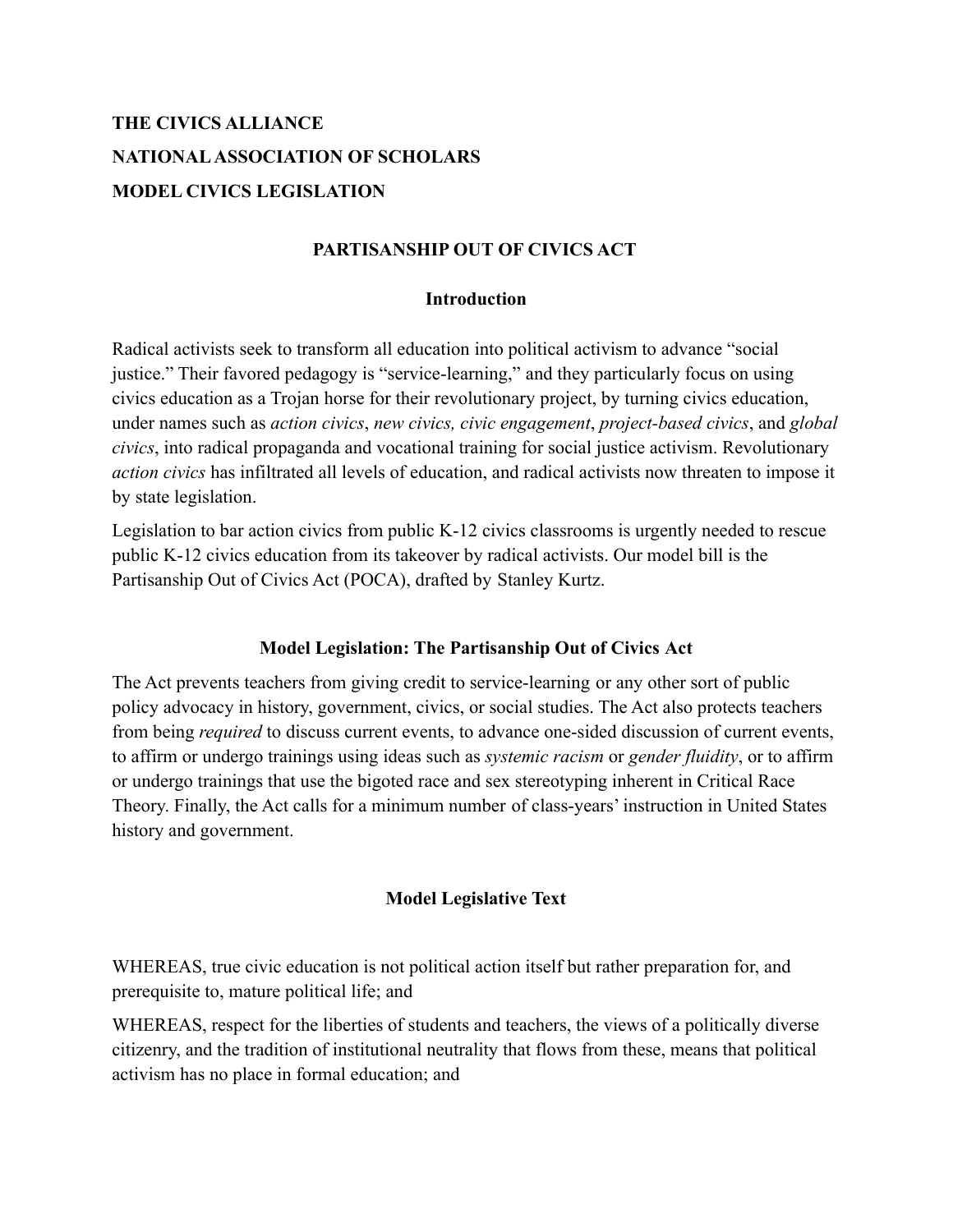WHEREAS, the free speech, conscience, and religious liberty rights of teachers ought to be respected; and

WHEREAS, the ability of the citizens of the state of [state name] and its school districts to control K-12 curriculum content in courses on history, civics, social studies, and similar topics through their elected representatives should not be ceded to private entities; and

WHEREAS, concepts that impute fault, blame, a tendency to oppress others, or the need to feel guilt or anguish to persons solely because of their race or sex violate the premises of individual rights, equal opportunity, and individual merit underpinning our constitutional republic, and therefore have no place in training for teachers, administrators, or other employees of the public educational system of [state name]; now, therefore,

## **BE IT ENACTED:**

## **SECTION A:**

(1) The following is required for graduation from [state name] high school:

(a) Three years in history, government, economics, and geography [or social studies]. These years must include at least 1 year of U.S. history and at least 1 half-year term of U.S. government.

## **SECTION B:**

(1) No teacher of history, civics, U.S. government and politics, social studies, or similar subject areas, whether for regular credit or advanced placement credit, shall be compelled by a policy of any state agency, school district, or school administration to discuss current events or widely debated and currently controversial issues of public policy or social affairs.

(2) It shall be the policy of this state that teachers who choose to discuss current events or widely debated and currently controversial issues of public policy or social affairs shall, to the best of their ability, strive to explore such issues from diverse and contending perspectives.

(3) In any course on history, civics, U.S. government and politics, social studies, or similar subject areas, whether for regular credit or advanced placement credit, no school shall require, make part of such course, or award course grading or credit to, student work for, affiliation with, or service learning in association with, any organization engaged in lobbying for legislation at the local, state or federal level, or in social or public policy advocacy.

(4) In any course on history, civics, U.S. government and politics, social studies, or similar subject areas, whether for regular credit or advanced placement credit, no school shall require, make part of such course, or award course grading or credit to, lobbying for legislation at the local, state or federal level, or any practicum, or like activity, involving social or public policy advocacy.

(5) No private funding shall be accepted by state agencies or school districts for curriculum development, purchase or choice of curricular materials, teacher training, professional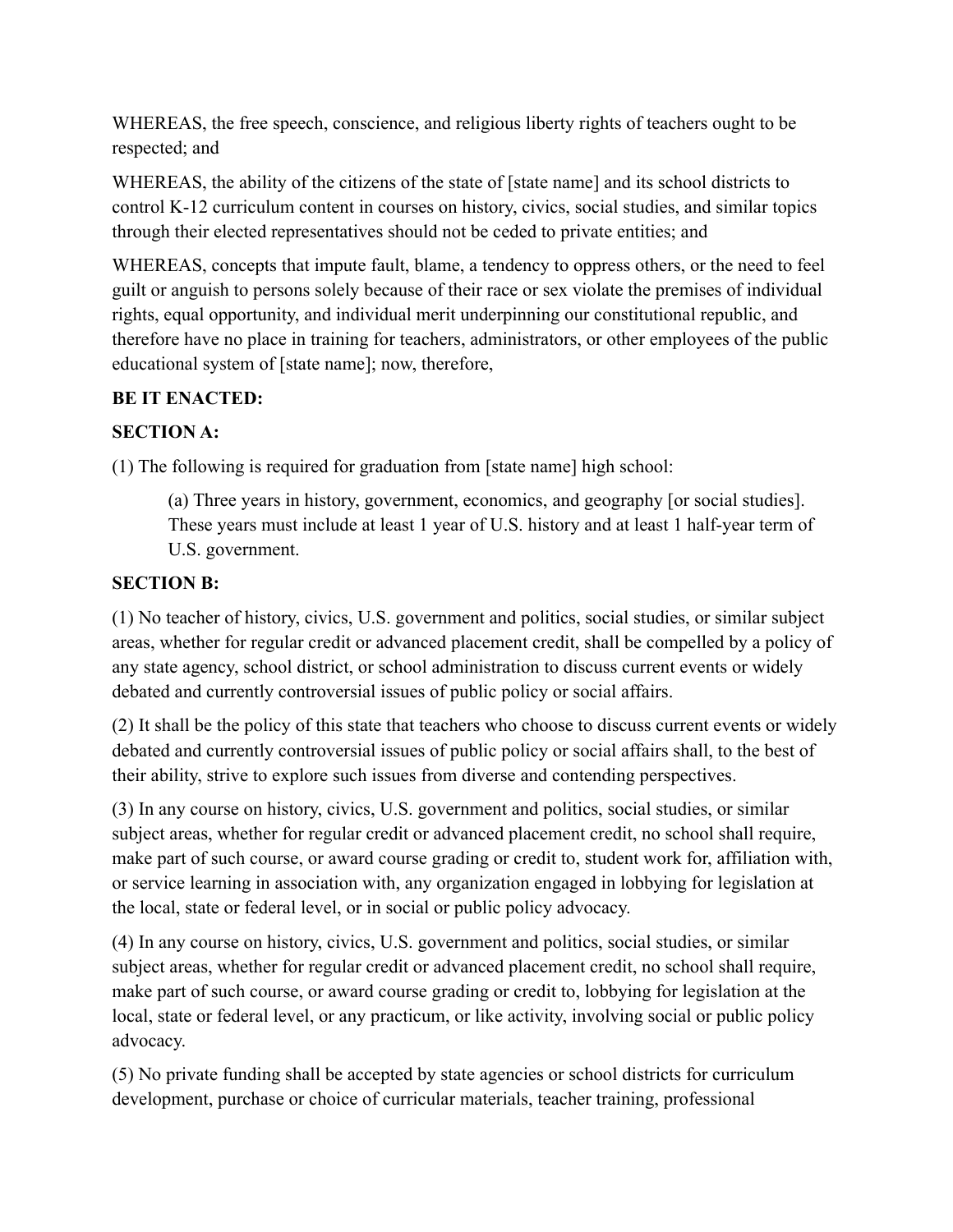development, or continuing teacher education pertaining to courses on history, civics, U.S. government and politics, social studies, or similar subject areas, whether for regular credit or advanced placement credit.

(6) No teacher shall be compelled by a policy of any state agency, school district, or school administration to affirm a belief in the so-called systemic nature of racism, or like ideas, or in the so-called multiplicity or fluidity of gender identities, or like ideas, against his or her sincerely held religious or philosophical convictions.

(7) No state agency, school district, or school shall teach, instruct, or train any administrator, teacher, staff member, or employee to adopt or believe any of the following concepts: (a) one race or sex is inherently superior to another race or sex; (b) an individual, by virtue of his or her race or sex, is inherently racist, sexist, or oppressive, whether consciously or unconsciously; (c) an individual should be discriminated against or receive adverse treatment solely or partly because of the individual's race; (d) members of one race cannot or should not attempt to treat others without respect to race; (e) an individual's moral standing or worth is necessarily determined by his or her race or sex; (f) an individual, by virtue of his or her race or sex, bears responsibility for actions committed in the past by other members of the same race or sex; (g) an individual should feel discomfort, guilt, anguish, or any other form of psychological distress on account of his or her race or sex; (h) meritocracy or traits such as a hard work ethic are racist or sexist, or were created by members of a particular race to oppress members of another race; (i) fault, blame, or bias should be assigned to a race or sex, or to members of a race or sex because of their race or sex.

(8) No teacher, administrator, or other employee in any state agency, school district, open-enrollment charter school, or school administration shall approve for use, make use of, or carry out, standards, curricula, lesson plans, textbooks, instructional materials, or instructional practices that serve to inculcate the following concepts: (a) one race or sex is inherently superior to another race or sex; (b) an individual, by virtue of his or her race or sex, is inherently racist, sexist, or oppressive, whether consciously or unconsciously; (c) an individual should be discriminated against or receive adverse treatment solely or partly because of the individual's race; (d) members of one race cannot and should not attempt to treat others without respect to race; (e) an individual's moral standing or worth is necessarily determined by his or her race or sex; (f) an individual, by virtue of his or her race or sex, bears responsibility for actions committed in the past by other members of the same race or sex; (g) any individual should feel discomfort, guilt, anguish, or any other form of psychological distress on account of his or her race or sex; (h) meritocracy or traits such as a hard work ethic are racist or sexist, or were created by a members of a particular race to oppress members of another race; (i) that the advent of slavery in the territory that is now the United States constituted the true founding of the United States; or (j) that, with respect to their relationship to American values, slavery and racism are anything other than deviations from, betrayals of, or failures to live up to, the authentic founding principles of the United States, which include liberty and equality.